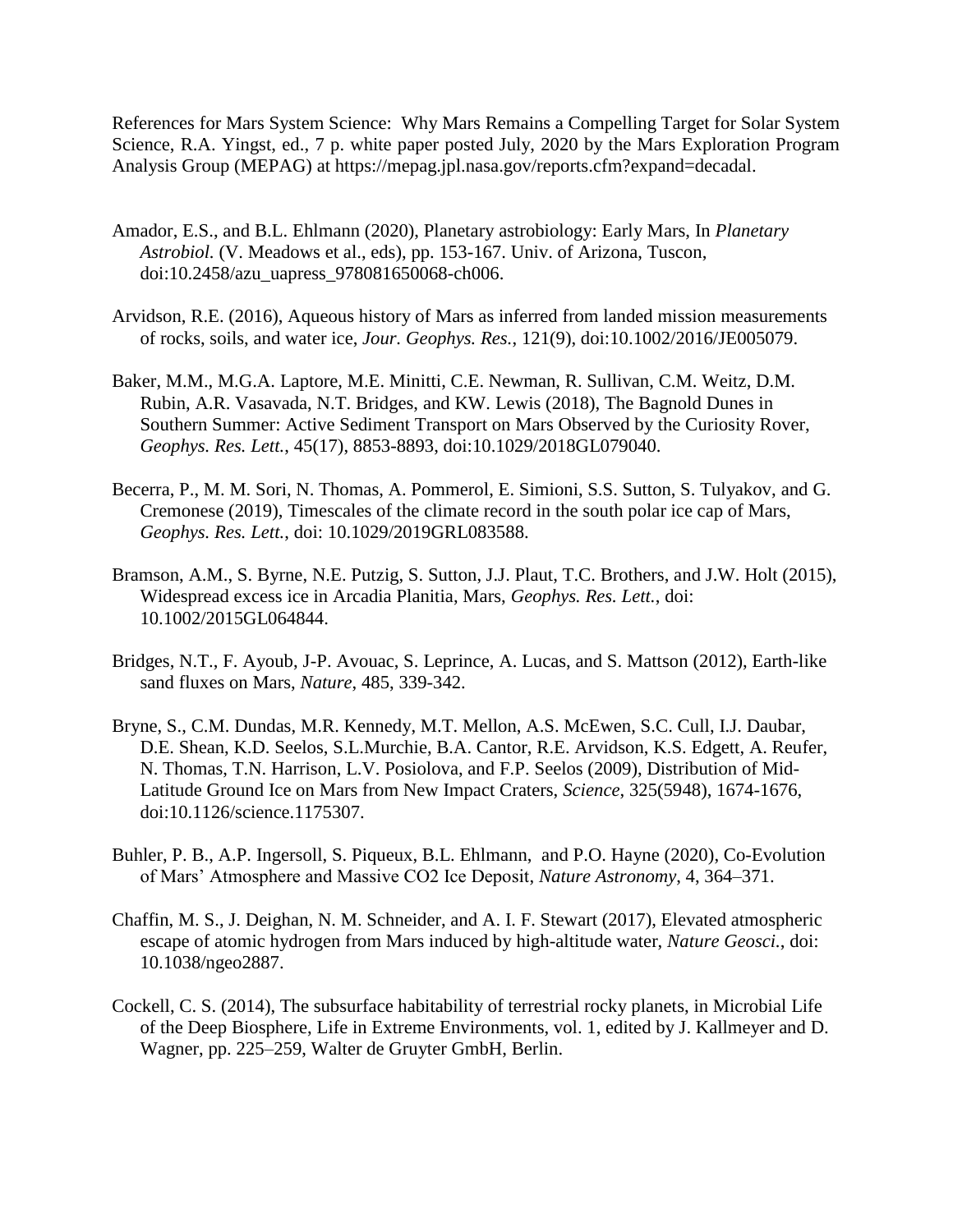- Davila, A., + 9 co-authors (2020), Astrobiology on Mars: Organic Chemical Evolution on an Earth-like Planet, Paper for the 2023-2032 Decadal Survey. Posted at: https://mepag.jpl.nasa.gov/reports.cfm?expand=decadal.
- Diniega, S., C. J. Hansen, J. N. McElwaine, C. H. Hugenholtz, C. M. Dundas, A. S. McEwen, and M. C. Bourke (2013), A new dry hypothesis for the formation of martian linear gullies *Icarus*, doi: 10.1016/j.icarus.2013.04.006.
- Dundas, C. M., A. S. McEwen, S. Diniega, C. J. Hansen, S. Byrne, J. N. McElwaine (2017), The formation of gullies on Mars today, *Geological Society, London, Special Publications*, doi: 10.1144/SP467.5.
- Dundas, C. M., + 11 co-authors (2018), Exposed subsurface ice sheets in the Martian midlatitudes, *Science*, doi: 10.1126/science.aao1619.
- Edgar, L.A., + 14 co-authors (2020), A lacustrine paleoenvironment recorded at Vera Rubin ridge, Gale crater: Overview of the sedimentology and stratigraphy observed by the Mars Science Laboratory Curiosity rover, *Jour. Geophys. Res.,* 125, 3, doi: 10.1029/2019JE006307.
- Ehlmann, B.L., and C.S. Edwards (2014), Mineralogy of the Martian Surface, *Annual Review of Earth Planet. Sci.*, 42, 291-315. doi: 10.1146/annurev-earth-060313-055024.
- Ehlmann, B.L.,  $+25$  co-authors (2016), The sustainability of habitability on terrestrial planets: Insights, questions, and need measurements from Mars for understanding the evolution of Earth-like worlds, *Jour. Geophys. Res.*, 121, 1927-1961, doi:10.1002/2016JE005134.
- Ehlmann, B.L. (2017), Chemistry, mineralogy, and grain properties at Namib and High dunes, Bagnold dune field, Gale crater, Mars: A synthesis of Curiosity rover observations, *Jour. Geophys. Res.,* 112, 2510-2543, doi: 10.1002/2017JE005267.
- Ehlmann, B.L. (2019), Martian groundwaters through time and their impact on the Mars system: An appraisal. *Ninth International Conference on Mars*, LPI Contrib. No. 2089. Abs #6397.
- Eigenbrode, J. L., + 21 co-authors (2018), Organic matter preserved in 3-billion-year-old mudstones at Gale crater, Mars. *Science*, doi: 10.1126/science.aas9185.
- Farley, K. A., +33 co-authors (2014), In situ radiometric and exposure age dating of the Martian surface, *Science*, doi: 10.1126/science.1247166.
- Freissinet, C., + 37 co-authors (2015), Organic molecules in the Sheepbed Mudstone, Gale Crater, Mars, *Jour. Geophys. Res*., doi: 10.1002/2014JE004737.
- Geissler, P.E., N.W. Stantzos, N.T. Bridges, M.C. Bourke, S. Silvestro, and L.K. Fenton (2013), Shifting sands on Mars: insights from tropical intra-crater dunes, *Earth Surface Processes and Landforms,* 38(4), 407-412.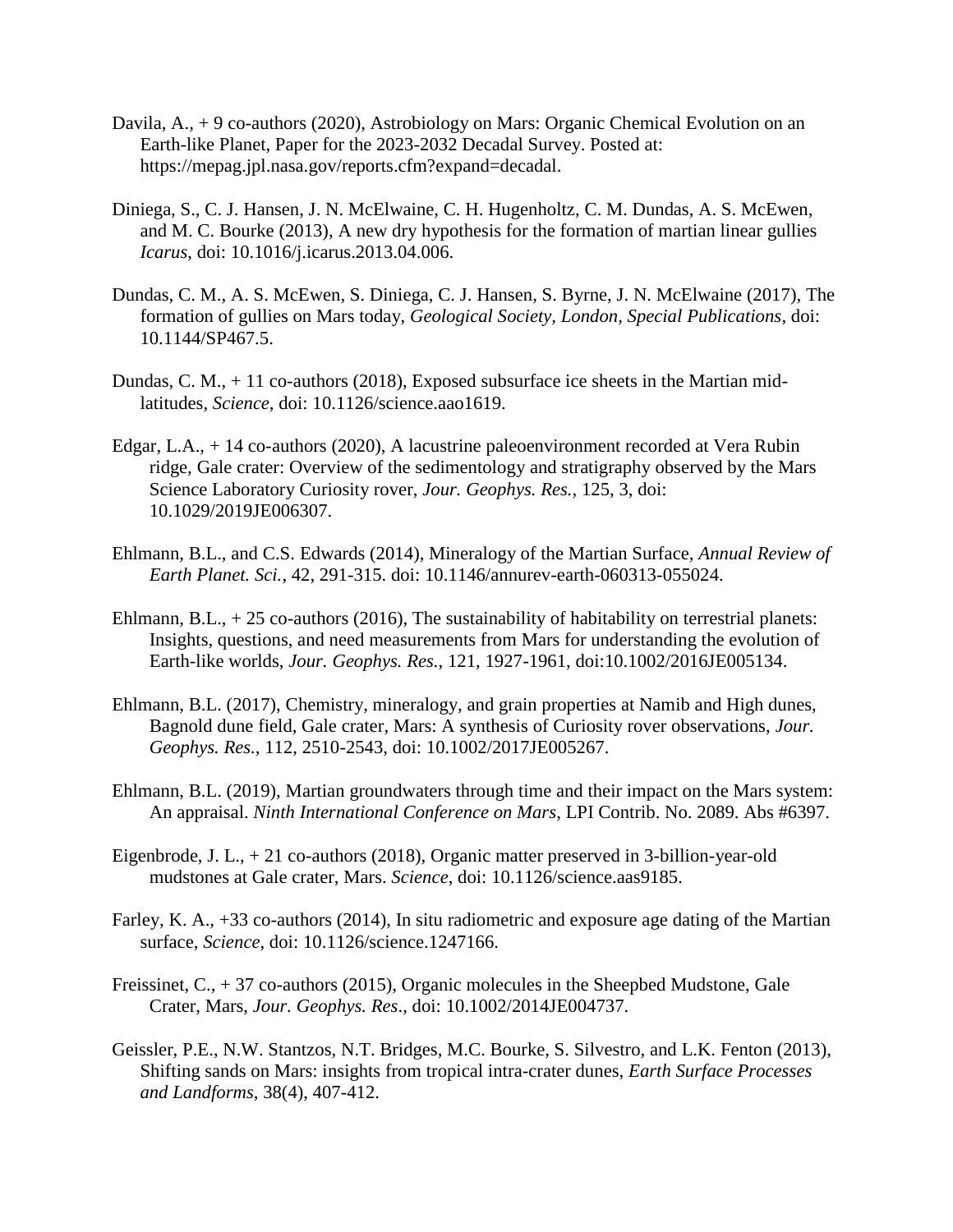- Gough, R.V., D.L. Nuding, P.D. Archer, M.S. Fernanders, S.D. Guzewich, M.A. Tolbert, and A.D. Toigo (2020), Changes in soil cohesion due to water vapor exchange: A proposed dry‐ flow trigger mechanism for recurring slope lineae on Mars. *Geophys. Res. Lett.*, 47, e2020GL087618. [https://doi.org/10.1029/2020GL087618.](https://doi.org/10.1029/2020GL087618)
- Grotzinger, J.P., and R.E. Milliken (2012), The sedimentary rock record of Mars: Distribution, origins, and global stratigraphy, *SEPM Special Publication No. 102: Sedimentary Geology of Mars*, p 1-48.
- Grotzinger, J. P., +71 co-authors (2014), A habitable fluvio-lacustrine environment at Yellowknife Bay, Gale Crater, Mars, *Science*, 343, doi: 10.1126/science.1232777.
- Grotzinger, J. P., +45 co-authors (2015), Deposition, Exhumation, and Paleoclimate of an ancient lake deposit, Gale Crater, Mars. *Science*, doi: 10.1126/science.aac7575.
- Heavens, N. G., D. M. Kass, and J. H. Shirley (2019), Dusty Deep Convection in the Mars Year 34 Planet-Encircling Dust Event, *Jour. Geophys. Res.*, doi: 10.1029/2019JE006110*.*
- Hubbard, S. (2011), *Exploring Mars: Chronicles from a Decade of Discovery*, University of Arizona Press.
- Hurowitz, J. A., +22 co-authors (2017), Redox stratification of an ancient lake in Gale crater, Mars, *Science*, doi: 10.1126/science.aah6849.
- Mars Architecture Strategy Working Group (MASWG) Report, Jakosky, B. M., + 23 co-authors (2020), Mars: The Nearest Habitable World: A Comprehensive Program for Future Mars Exploration, [https://mepag.jpl.nasa.gov/meeting/2020-06/MASWG-preliminary-results-](https://mepag.jpl.nasa.gov/meeting/2020-06/MASWG-preliminary-results-MEPAG-26June2020.pdf)[MEPAG-26June2020.pdf.](https://mepag.jpl.nasa.gov/meeting/2020-06/MASWG-preliminary-results-MEPAG-26June2020.pdf)
- Martin, P. E.,  $+25$  co-authors (2017). A two-step K-Ar experiment on Mars: Dating the diagenetic formation of jarosite from Amazonian groundwaters, *Jour. Geophys. Res.*, 122, 2803–2818. https://doi.org/10.1002/2017JE005445/
- McEwen, A.S., C.M. Dundas, S.S. Mattson, A.D. Toigo, L. Ojha, J.J. Wray, M. Chojnacki, S. Bryne, S.L. Murchie, and N. Thomas (2014), Recurring slope lineae in equatorial regions of Mars, *Nature Geosci.*, 7, 53-58.
- McSween, H. Y., M. M. Grady, K. McKeegan, D. W. Beaty, and B. L. Carrier (2020), Why Mars Sample Return is a Mission Campaign of Compelling Importance to Planetary Science and Exploration, White Paper for the 2023-2032 Decadal Survey. Posted at: https://mepag.jpl.nasa.gov/reports.cfm?expand=decadal.
- Phillips, R.J., + 17 co-authors (2011), Massive CO2 ice deposits sequestered in the south polar layered deposits of Mars, *Science* 332, 838–841.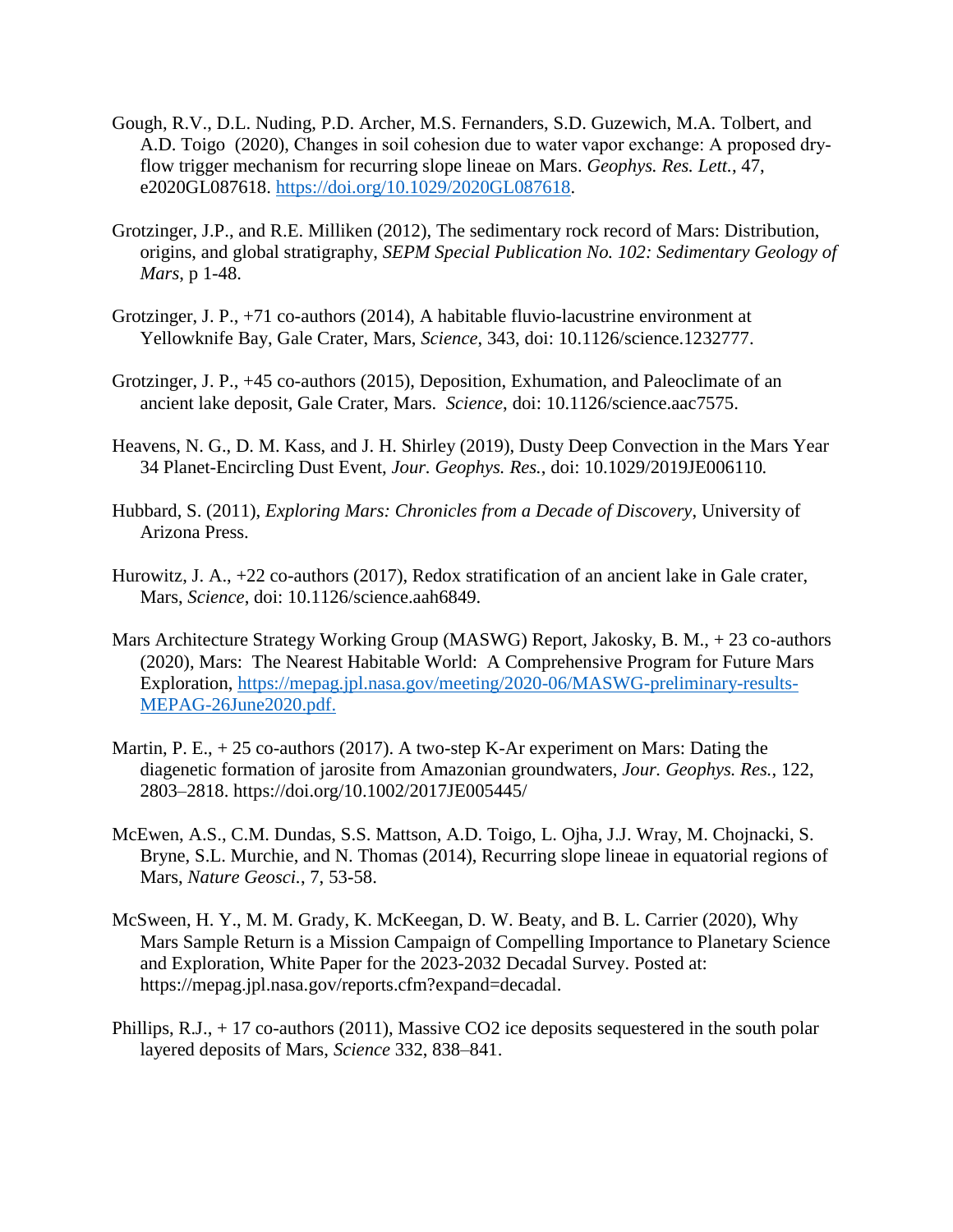- Putzig, N.E., I.B. Smith, M.R. Perry, F.J. Foss, II, B.A. Campbell, R.J. Phillips, and R. Seu (2018), Three-dimensional radar imaging of structures and craters in the Martian polar caps, *Icarus* 308, 138–147.
- Rampe, E.B., + 42 co-authors (2020), Mineralogy and geochemistry of sedimentary rocks and eolian sediments in Gale crater, Mars: A review after six Earth years of exploration with Curiosity, *Geochem.,* 80(2), 125605, doi:10.1016/j.chemer.2020.125605.
- Ruff, S.W., K.A. Campbell, M.J. Van Kranendonk, M.S. Rice, and J.D. Farmer (2020), The Case for Ancient Hot Springs in Gusev Crater, Mars, *Astrobiol.*, 20(4), doi:10.1089/ast.2019.2044.
- Skok, J., J. Mustard, B. Ehlmann, B. *et al.* Silica deposits in the Nili Patera caldera on the Syrtis Major volcanic complex on Mars. *Nature Geosci.* **3,** 838–841 (2010). https://doi.org/10.1038/ngeo990.
- Smith, I. B., N. E. Putzig, J. W. Holt, and R. J. Phillips (2016), An ice age recorded in the polar deposits of Mars, *Science*, doi: 10.1126/science.aad6968.
- Steele, A., + 14 co-authors (2018), Organic synthesis on Mars by electrochemical reduction of CO2, *Science Adv.*, doi:10.1126/sciadv.aat5118.
- Stoker, C. R., + 12 co-authors (2010), Habitability of the Phoenix landing site. *Jour. Geophys. Res.*, doi: [10.1029/2009JE003421.](https://doi.org/10.1029/2009JE003421)
- Szopa, C., + 16 co-authors (2020), First Detections of Dichlorobenzene Isomers and Trichloromethylpropane from Organic Matter Indigenous to Mars Mudstone in Gale Crater, Mars: Results from the Sample Analysis at Mars Instrument Onboard the Curiosity Rover, *Astrobiol.,* 20(2), doi:10.1089/ast.2018.1908.
- Tanaka, K.L., Skinner, J.A., Dohm, J.M., Irwin, R.P. III, Kolb, E.J., et al. (2014). *Geologic map of Mars*. Sci. Investig. Map 3292, US Geol. Surv., Reston, VA.
- Tosca, NJ, Ahmed, IAM, Tutolo, BM, Ashpitel, A, JA Hurowitz. 2018, Magnetite authigenesis and the warming of early Mars, *Nature Geosci.*, 11, 635-639.
- Webster, C. R.,  $+45$  co-authors (2018), Background levels of methane in Mars' atmosphere show strong seasonal variations, *Science*, doi:101126/science.aaq0131.
- Webster, C.R., +28 co-authors (2015), Mars methane detection and variability at Gale crater, *Science*, 347(6220):415-417, doi:10.1126/science.1261713.
- Wilson, S. A., A. D. Howard, J. M. Moore, J. A. Grant (2016), A cold-wet middle-latitude environment on Mars during the Hesperian-Amazonian transition: Evidence from northern Arabia valleys and paleolakes, *Jour. Geophsy. Res.*, doi: 10.1002/2016JE005052.

Wordsworth, R., 2016. The Climate of Early Mars. *Annual Rev.*, 44, 381-408